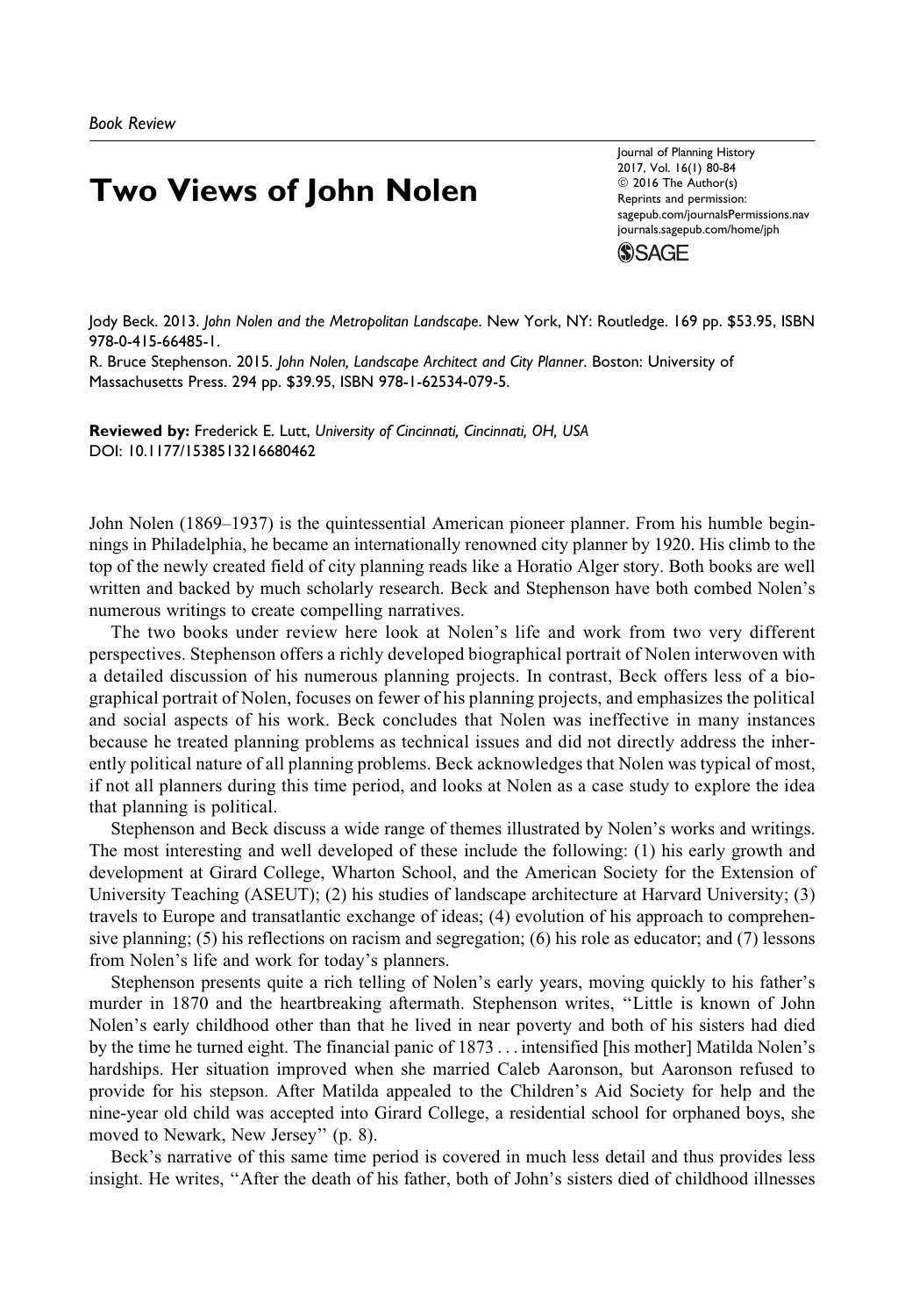and his mother remarried in 1876 when he was seven. John was sent to board at the Girard School and he and his mother were not reunited until her second husband died'' (p. 24).

Both authors acknowledge the positive influence of Girard College on Nolen. Stephenson notes, ''Nolen prospered in the orderly institutional environment. An avid reader, he excelled in literature and history'' (p. 9). Nolen graduated from Girard in 1884 and after working as a clerk for the Girard estate, he entered the University of Pennsylvania's Wharton School of Finance and Economy in 1891. Stephenson notes two of Nolen's professors ''James and Patton championed a view that the physical environment and society were interdependent and that systematical planning could improve society in general'' (p. 11). This early influence of James and Patton on Nolen's thinking would appear to mark the very beginning of his interest in landscape architecture and planning.

In October 1893, Nolen visited the World's Columbian Exposition in Chicago. Beck writes that Nolen '' ... mentioned visiting the Fisheries, Anthropological, Forestry, Liberal Arts, Electricity and Women's buildings and expressed his admiration for the layout of the grounds, buildings, and waterways'' (p. 27). Beck expresses doubts about the influence attending the expo might have had on Nolen becoming a landscape architect, noting that ''it was another ten years before he began his studies at Harvard'' (pp. 27–28). Stephenson offers evidence that the expo had an early and longlasting impact on Nolen and his views on the value of well-designed public spaces. Soon after visiting the exposition, Nolen exclaimed, ''It opened my mind to all that is grand and beautiful and good in the world'' (pp. 16–18). Late in life, Nolen praised the exposition for its aesthetic harmony and placement of buildings.

After graduating from Wharton, Nolen accepted a position with the ASEUT. Stephenson notes, ''Teaching provided a quick entry into the field of civic reform'' (p. 18) and ''... it was an opportunity to meet other reformers'' (p. 19). Nolen honed his public-speaking skills by moderating class discussions and began editing the group's journal, where ''he reviewed a wide range of articles and developed a particular interest in municipal affairs'' (p. 20).

Both authors describe two events in 1902 that spurred Nolen's decision to become a landscape architect and attend Harvard: he received a copy of the book Charles Eliot, Landscape Architect and read it with great enthusiasm, and he visited Central Park. Stephenson notes, ''It was Eliot's life experience, as much as his skills as a practitioner, that inspired Nolen to become a landscape architect'' (pp. 31–32). He began at Harvard in 1903, with Frederick Law Olmsted Jr. and Arthur Shurcliff as instructors. While Beck offers almost no details of Nolen's years at Harvard, Stephenson mines this period for the insight it provides on Nolen's later practice. During his first year at Harvard, Stephenson notes, ''Nolen chafed over the long hours spent indoors rather than in the field'' (p. 38). Nolen soon adapted to increased study and was especially influenced by Denman Ross's course on design theory. In fact, Nolen adopted Ross' mantra, ''Art for life's sake, not art for art's sake'' (p. 40) into his practice. One of the highlights of the second year was a tour of Central Park and Prospect Park by Olmsted Jr. Stephenson writes, ''Any misgivings Nolen may have had about the lack of pragmatic application in the Harvard curriculum vanished after this outing'' (p. 41).

Stephenson writes that Nolen was an outstanding student at Harvard. His closest ties were with faculty, Olmsted Jr. and Shurcliff, who were both a year younger than the thirty-four-year-old Nolen (p. 37). In his final semester in 1905, Olmsted Jr. asked Nolen to write a biography of his father, Olmsted Sr. The series was published in 1906 and revealed Nolen's thoughts on the elder Olmsted. Nolen described Olmsted as a ''Renaissance man who valued nature, self education, and public service'' (p. 45). Olmsted established the profession of landscape architecture in America, which Nolen described as ''an art particularly suited to American conditions in high service of the American people'' (p. 45). Nolen expressed his own ideas about the future of landscape architecture and the need to address urban issues ranging from ''disease mitigation to procuring play areas for children'' (p. 45).

Nolen traveled extensively in Europe and maintained correspondence and exchanged information with many of the top planners of Europe. He was inspired by the physical layout and beauty of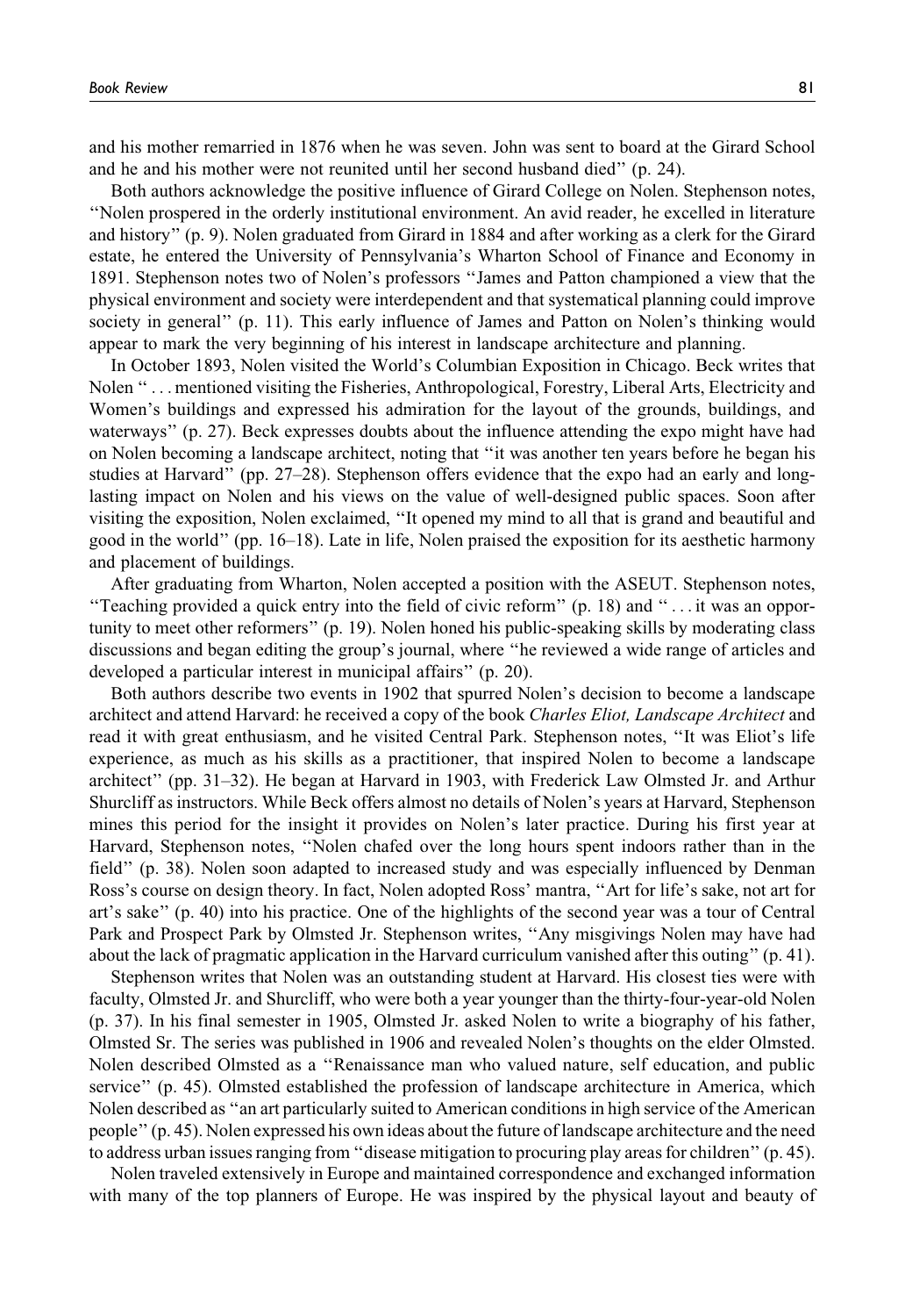European cities and government's role in their organization. His first trip was in 1895 as part of his work with ASEUT to attend the Seventh Annual Conference of University Extension held in Oxford. He toured the English countryside where he was exposed to works of landscape architects Lancelot ''Capability'' Brown, William Kent, and Humphry Repton. He then toured London and Paris. He returned to Europe in 1896 on his six-week honeymoon touring Scotland, Wales, Cologne, and Paris. Stephenson writes, "They left the continent intent on returning, especially to Germany, where [his new wife] Barbara had relatives and where John was determined to study'' (p. 22).

Beginning in the summer of 1901, Nolen spent a year on sabbatical in Germany to study at the University of Munich where he took a variety of classes including Italian painting, German architecture and art, and Renaissance history. Traveling with his wife and young child, they first visited family in Saxony and then toured the Swiss Alps. Nolen was especially taken with Lucerne, Switzerland. Stephenson notes, Nolen found '' ... an unmatched aesthetic unity. Railways and major roads ran in tandem to minimize grade crossings'' (pp. 25–26). Stephenson observantly notes this early instance of Nolen's lifelong interest in balancing aesthetics and functionality.

While studying in Munich, Nolen was introduced to the writing of Camillo Sitte. Sitte advocated a return to earlier organic design of city streets and public squares. Nolen attended the Second International Housing Congress held in Dusseldorf in 1902 and was impressed with the breadth of German planning. Stephenson writes, ''Nolen's interest in civic art and urban planning intensified as he adapted to life in Germany'' (p. 27) and ''[l]iving in Germany confirmed Nolen's belief that investment in the public good—from subsidizing worker housing to efficiently placing utilities—was integral to improving urban life'' (p. 29). Beck gives a brief description of Nolen's year in Germany, contradicting some of Stephenson's observations. Beck writes, ''While he did not focus on notable landscapes or cities during his travels, Nolen was exposed to several significant municipal landscapes during this year'' (p. 28). Beck makes no mention of the International Housing Congress, even though it surely marks an important introduction for Nolen to European thoughts on housing.

Nolen returned to Europe in 1906 and made his first visit to Letchworth, the first garden city developed on the principles of Ebenezer Howard. Founded in 1903, Letchworth was designed by architects Raymond Unwin and Barry Parker, two men with whom Nolen maintained long-term correspondence. Stephenson writes that Nolen's ''... trip to Letchworth would cause him to reconsider his practice and focus on the importance of town planning, particularly the potential for incorporating landscape architecture into Garden City design'' (p. 61).

Nolen's work on comprehensive planning began with Roanoke, Virginia, in 1907 and San Diego, California, in 1908. The success of these two plans led to an even larger planning effort in Madison, Wisconsin. Both authors write about this project in detail, Stephenson devoting much of Chapter 5, ''City Planning in America and Europe, 1908-1911'' (pp. 93–115), and Beck devoting all of Chapter 3, ''A Model City, The Hope of Democracy'' (pp. 55–82). A center of progressive ideas largely because of its governor, Robert M. La Follette, Sr., the ''Wisconsin Idea'' also reflected efforts by state college faculty to improve local governments and promote reform measures.

The result of Nolen's efforts, ''Madison: A Model City,'' was published in 1911. Beck very observantly notes the innovative organization of the Madison report ''... around the functions of the city and not around the physical components such as parks, streets, and waterfronts'' (p. 66). The six functions include "The Individuality of Madison," "Madison as a Capital City," "Madison as an Educational Center,'' ''Madison as a Place of Residence,'' ''The Future City of Madison,'' and ''Supplemental Notes'' (p. 66).

Both authors agree, the Madison plan proved to be a milestone in Nolen's career. Stephenson notes that Nolen's ''practice was secure and his expertise acknowledged'' (p. 110). Beck concludes his discussion of the Madison plan with the observation that Nolen '' ... often connected better city planning with better democracy, [though] it must be stated that he was no populist.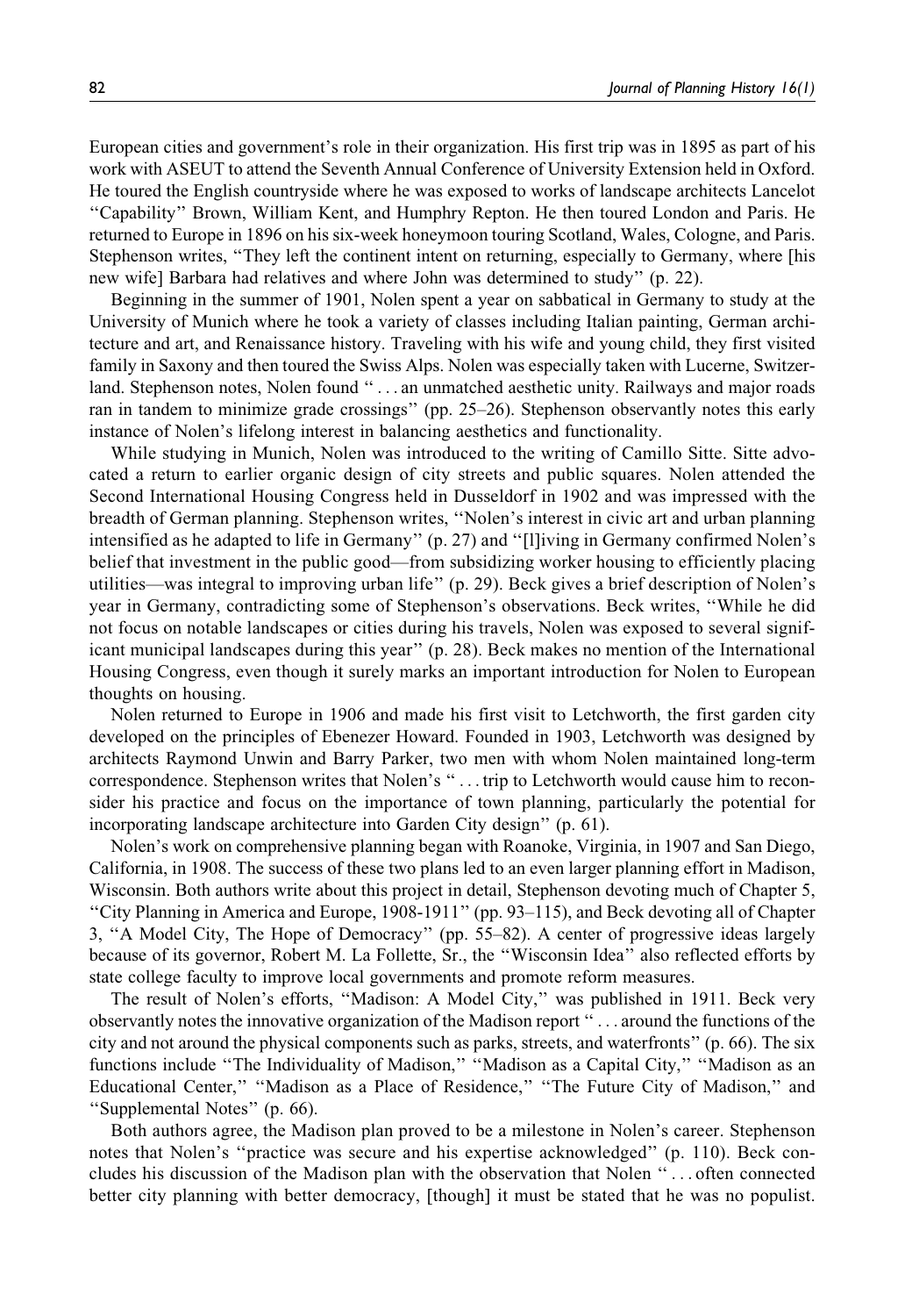The more ordered parts of the city were not emblematic of a belief in democracy as a process of building consensus'' (p. 80).

In addition, the implications of racism and segregation, and the role of a professional planner as an advocate for decent housing for African Americans, played a central role in Nolen's career. One of Nolen's early encounters with racism is recounted by Stephenson. During a business trip in October 1905 to Charlotte, North Carolina, Nolen ''attended a theater production of 'The Clansman' ... It was an unabashedly racist portrayal of Reconstruction, replete with self-interested, plotting Yankee politicians, and Ku Klux Klan members clad in white robes carrying blazing crosses, on thundering hooves and leaving a pile of black corpses in their wake'' (p. 53). Nolen was ''... caught off guard by the audiences resounding applause'' (p. 53). He wrote to his wife Barbara, ''Poor people, if they could only see that it strikes at their weakest point. My eyes are more open than ever before'' (p. 53).

In March 1911, Nolen visited the Tuskegee Institute in Alabama to create a campus plan. Stephenson documents Nolen's reflections on this visit, ''My first impression was the great hall of the Chapel—1,700 Negroes and I the only member of the white race ... . It was an impressive spectacle to look out upon this sea of black faces" (p. 127). Nolen observed, "... the merit of the work and scholarship is certainly good. I only wish that our children could have its benefits.'' (p. 127). He concludes by remarking, ''I cannot help feeling sorry for a race that must suffer so, simply because of the color of their skin" (pp. 127–28).

Nolen faced the issue of segregated housing head on. He was aware of the terrible conditions of housing for African Americans. For cities in the south, this meant designing segregated housing, but even these measures were met with uniform resistance. Stephenson recalls a typical example, Nolen's design for a ''Negro Village'' in the industrial new town of Kingsport, Tennessee. Called ''Armstrong Village,'' the center of the site featured a village green with a public school and a small commercial center. Intended to house 1,000 residents, the plans for the segregated community were scrapped because the developers of Kingsport believed ''... it was a waste 'to give the colored people such a fine piece of land''' and instead '' ... African Americans were confined to living in a blighted neighborhood near a dye plant'' (p. 155).

During the Depression, Nolen focused a greater part of his attention to planning education. Harvard opened their school of planning in 1929 with Henry Hubbard as director and John Nolen and Thomas Adams as instructors. Stephenson writes, ''The new school reinvigorated Nolen. An acknowledged 'lifelong student,' he was soon invested in teaching and developing a new avenue of research grounded in social science'' (p. 217). The practice of planning in the early 1930s was shifting toward an emphasis on engineering and quantitative methods, as mirrored in the Modernist movement in architecture, with its focus on efficiency and the machine. Nolen stuck to his traditional approach '' ... to teach city planning as a mix of art and science'' (p. 218).

In his town planning course, writes Stephenson, Nolen ''... encouraged students to glean knowledge from the historical city. Classical Athens, Renaissance Florence, and republican Geneva were repositories of civic design and spiritual value that offered essential insight into the 'well-ordered organic city''' (p. 219). Nolen told students what it took to be a successful planner: ''the wisdom of Solomon, the heart of a prophet, the patience of Job, and the hide of a rhinoceros.'' When designing new cites, Nolen focused on the garden city. His students ''analyzed Letchworth, Hampstead Garden Suburbs, Forest Hills Gardens, Mariemont, and Radburn.'' Students analyzed the surrounding neighborhoods of Cambridge to ''measure the attributes of a walkable urban environment'' (p. 219).

In 1936, the conflict between modernism and Nolen's traditional approach of city planning as a mixture of "art and science" reached a point of crisis at Harvard. Stephenson writes the new dean of architecture, Joseph Hudnut, wanted to ''reorient the design professions architecture, landscape architecture, and city planning;'' Hudnut claimed, ''Planning [is] not an art but a social science'' (p. 225), a position that opposed Nolen's views about the importance of creating plans that address